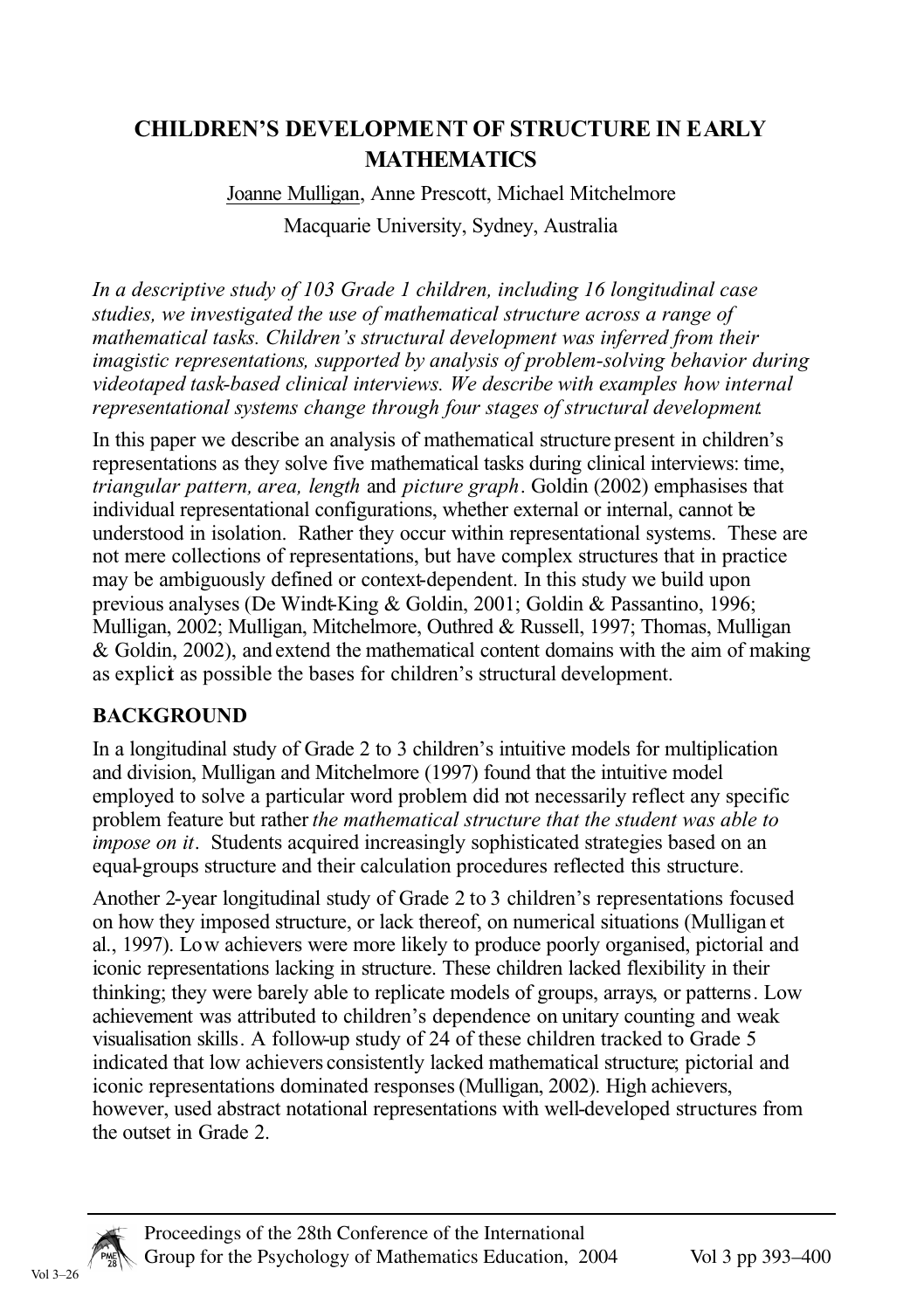Further studies investigating children's mental images of number concepts have identified structural elements such as grouping, regrouping, partitioning and patterning found within the recordings of the numbers 1 to 100 (Thomas et al., 2002). Mathematically gifted children's representations showed recognisable mathematical structure and dynamic imagery, whereas low achieving children's representations showed no signs of underlying structure, and use of static imagery.

Our interest in mathematical structure has also drawn upon research on imagery and spatial visualisation (Battista, 1999). Imagery appears to be a central influence in structural development of mathematical ideas (Pirie & Martin, 2000). Battista (1999) defines *spatial structuring* as:

the mental operation of constructing an organization or form for an object or set of objects. It determines the object's nature, shape, or composition by identifying its spatial components, relating and combining these components, and establishing interrelationships between components and the new object. (p. 418)

Children's spatial structuring has been highlighted in studies of two and threedimensional situations such as arrays of squares in rectangles, and cubes in rectangular boxes (Battista, 1999; Battista, Clements, Arnoff, Battista, & Borrow, 1998). Most children learn to construct the row-by-column structure of rectangular arrays and also acquire the equal-groups structure required for counting rows and layers in multiples (Outhred & Mitchelmore, 2000; Reynolds & Wheatley, 1996).

The following conclusions are drawn as common findings from these studies:

- The more that the child's internal representational system has developed structurally, the more coherent, well-organised, and stable in its structural aspects will be their external representations, and the more mathematically competent the child will be.
- A child's external imagery reflects the structural features of his or her internal representations, and this provides a view of the child's conceptual understanding.
- There are common structural features evident in children's representations across mathematical content domains; spatial structuring is a critical feature.

## **THE PURPOSE OF THIS STUDY**

Our analyses of structural development has not documented early stages sufficiently, and has relied on specific number tasks. We therefore posed the research question:

• Do young children (children aged from 5 years 6 months) develop and use structure consistently across different mathematical content domains and contexts?

## **METHOD**

The sample comprised 103 Grade 1 children, 55 girls and 48 boys, ranging from 5.5 to 6.7 years of age who were administered task-based interviews. This broadly representative sample was drawn from nine state schools in Sydney. A sub-sample of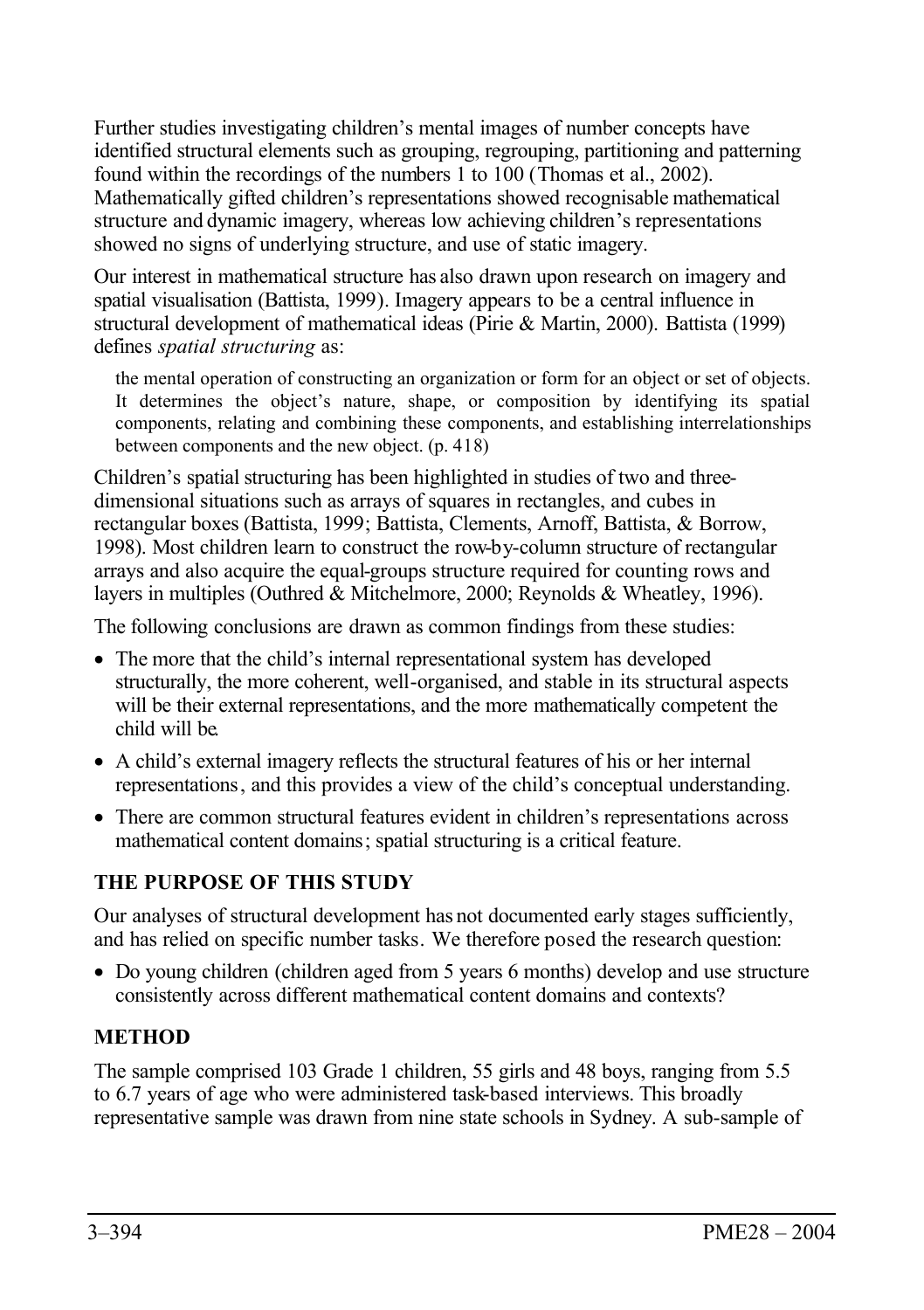sixteen children representing extremes in mathematical ability was selected for in-depth case study over two years on the basis of initial interview data.

Thirty tasks were developed to explore common elements of children's use of mathematical and spatial structure within number, measurement, space and data. Each task required children to use or represent elements of mathematical structure such as equal groups or units, spatial structure such as rows or columns, or numerical and geometrical patterns. Number tasks included subitizing, counting in multiples, fractions and partitioning, combinations and sharing. Space and data tasks included a triangular pattern, visualising and filling a box, and completing a picture graph. Measurement tasks investigated units of length, area, volume, mass and time. This paper reports an analysis of children's responses to the *time, triangular pattern, area, length,* and *picture graph* tasks (see Table 1).

| Time: clockface    | Draw a clock and show 8 o'clock on it.                                                                                                               |
|--------------------|------------------------------------------------------------------------------------------------------------------------------------------------------|
| Triangular pattern | (Show flash card with triangular pattern of six dots.) Draw<br>from memory exactly what you saw.                                                     |
| Area: unitizing    | (Show 3x4 rectangle with squares drawn along two adjacent<br>sides.). Finish drawing the squares, exactly like these, to<br>cover all of this shape. |
| Length: ruler      | (Show drawing of long thin rectangle.) Imagine this strip is a<br>ruler. Draw as many things as you can remember about a ruler.                      |
| Picture graph      | (Show table of data.) There are 7 dogs, 5 cats, 3 birds. Finish<br>drawing the graph to show the number of animals.                                  |

| Table 1: Selected interview tasks |
|-----------------------------------|
|-----------------------------------|

Children were asked to visualise, then draw and explain their mental images. They were given plenty of time and opportunity to provide alternate solutions and reproduce or modify their drawings. Operational definitions and a refined coding system were formulated from the range of responses elicited in pilot interviews and in accordance with coding employed in previous studies. A coding system was complied from analysis of videotapes with an inter-rater reliability of 94%.

Children's representations were considered with respect to three dimensions: (i) the type of component signs in the representation (pictorial, iconic or notational); (ii) the stage of structural development evidenced by features such as equal units; and (iii) the static or dynamic nature of the image represented. Additionally, we considered (iv) the verbal explanations describing the representation.

## **RESULTS**

Children's responses indicated four broad stages of structural development:

1. In an initial *pre-structural* stage, representations lacked any evidence of mathematical or spatial structure; most examples showed idiosyncratic features.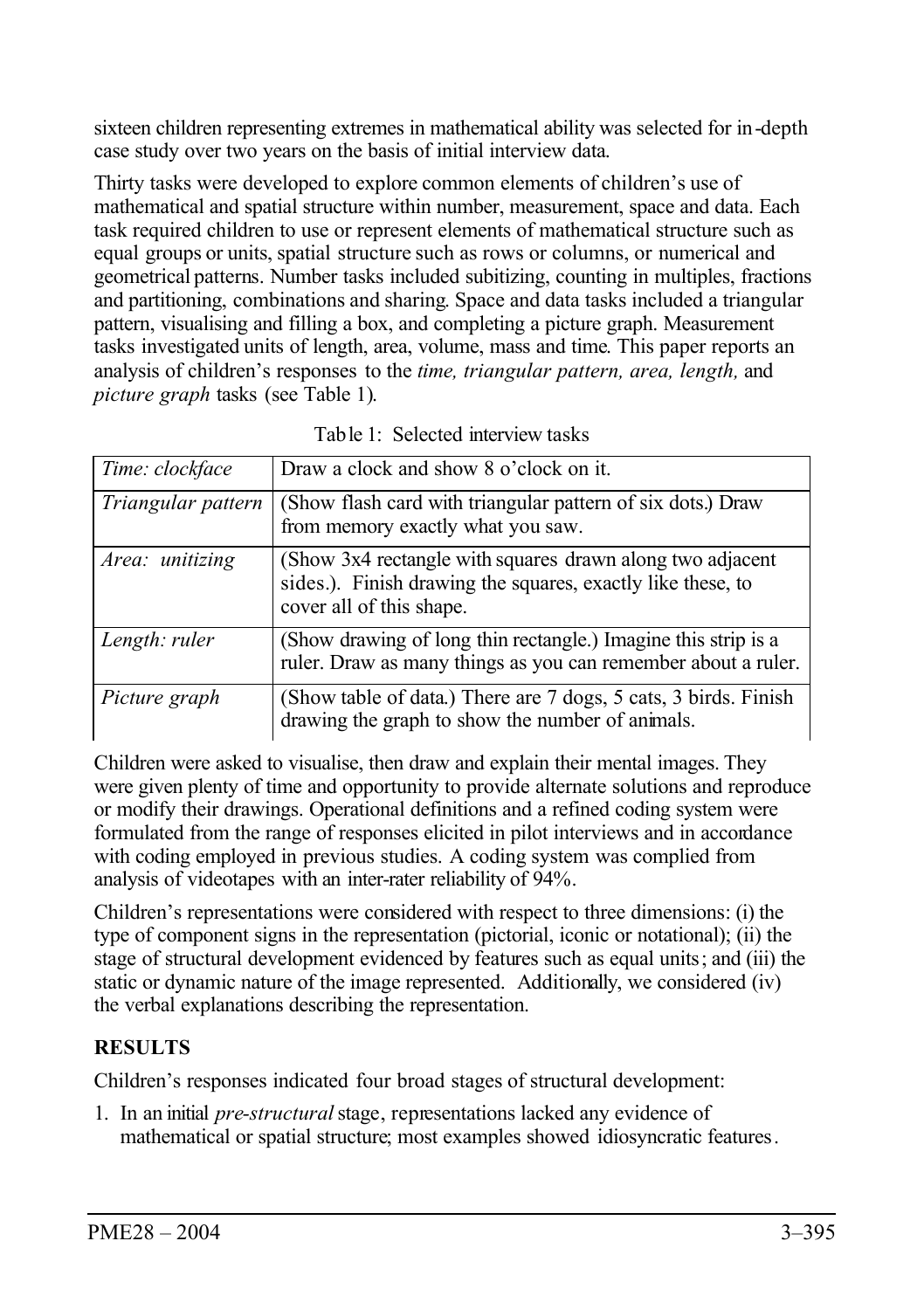- 2. This is followed by an *emergent* inventive-semiotic stage where representations show some elements of structure and in which characters or configurations are first given meaning in relation to previously constructed representations.
- 3. The next stage shows evidence of *partial structure*: Some aspects of mathematical notation and/or spatial features such as grids or arrays are found.
- 4. The following stage is a *stage of structural development*, where the representations clearly integrate mathematical and spatial structural features.

In order to illustrate levels of structural development, we discuss representative examples below. (Codes such as C1, T2 refer to individual drawings, not to stages.) We focus on the child's imagistic representations and how these conform to mathematical aspects such as the correct numerical quantity, use of formal notation, uniformity in size of units, and spatial organization of units.

### **Pre-structural stage of development**



Figure 1: Stage of pre-structural development

Figure 1 shows representations that reflect some features of the mathematical tasks, such as a dog in  $\bar{G}1$ , but there is no evidence of mathematical or spatial structure. Idiosyncratic features dominate, for example, depiction of a clock (C1) as a girl although there is an attempt to represent the numeral 8. In the triangular pattern  $(T1)$ , the row of circles bears no relationship to the triangular shape, numerical pattern, or quantity of the circles in the stimulus picture.

### **Emergent, inventive-semiotic stage of development**



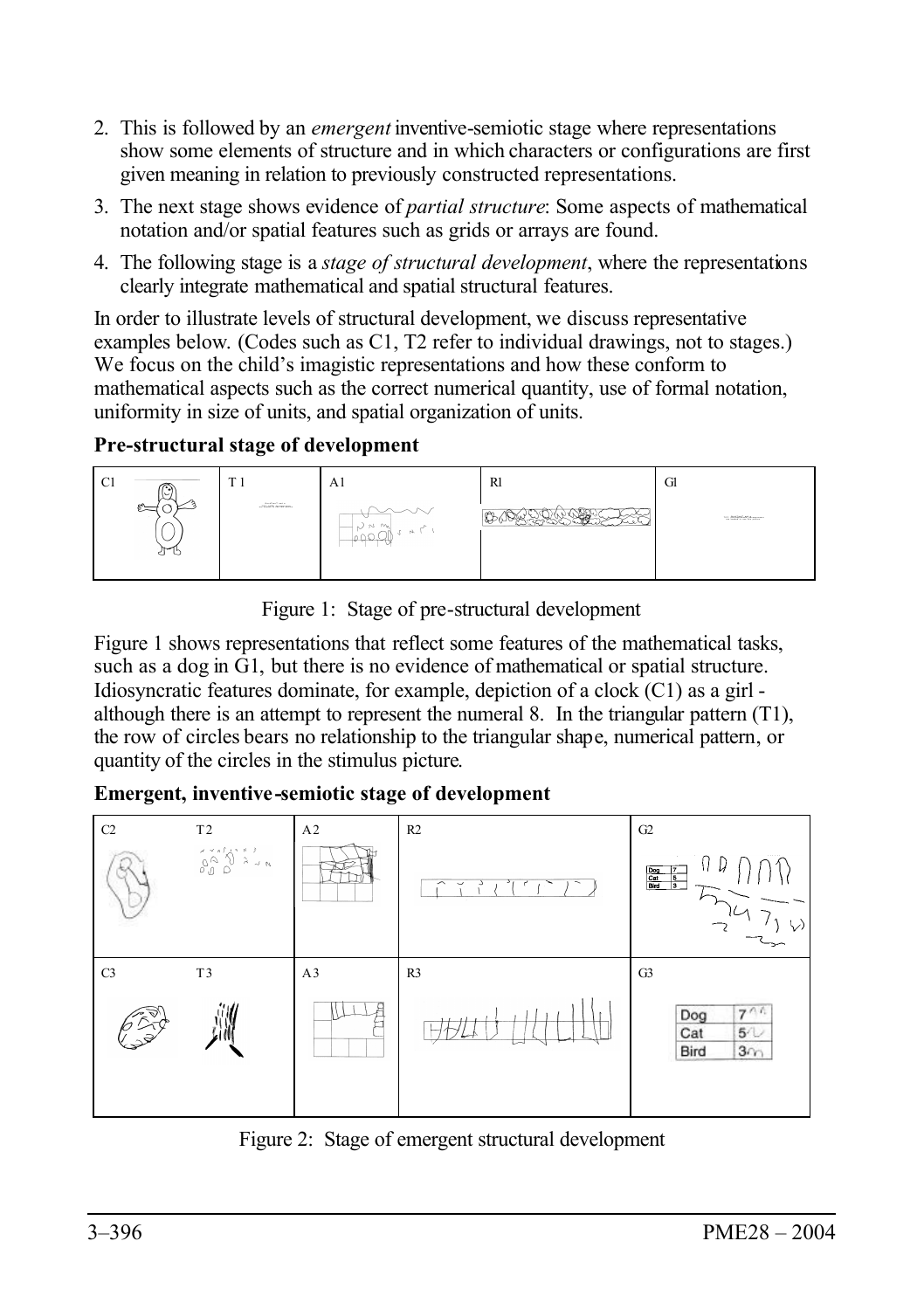Figure 2 shows evidence of emergent, inventive-semiotic representations. These include iconic, pictorial, and notational signs with some structural feature but focus on the aspect of the task representation most significant to the child. Figure T2 shows squiggles that are unrelated to the triangular pattern of dots but there is at least a representation of the correct quantity of circles. Figure T3 shows a triangular form drawn as a 'Christmas tree' and an attempt to draw the pattern as vertical rows of five dots. There is little awareness of the structure or number of items in the pattern; there is some indication of spatial structure with equally spaced marks. We found evidence of meaning assigned to idiosyncratic characters where attempts are made to use icons (dashes, dots, lines, objects), and symbols to represent numeral quantity, equal units or 'spatial structure'.

#### **Stage of partial structural development**



Figure 3: Stage of partial structural development

At this stage children depict partial structure in their representations, with at least one structural element; recordings were more organised but independent of idiosyncratic features. For example, drawings G4 and G5 show correct quantities, but there is no attempt to draw rows or align items with the grid provided. Representations of animals dominate, but these images are directly related to the task content. Representations for the area task show an awareness of structure, consistent with the findings of Outhred & Mitchelmore (2000). Drawings A4 and A5 show partial structure as a correct number and size of squares in a border pattern, and correct number and alignment of individual squares respectively. These examples do not, however, show any indication that rows and columns are coordinated – although the equal groups structure of multiplication may be emerging.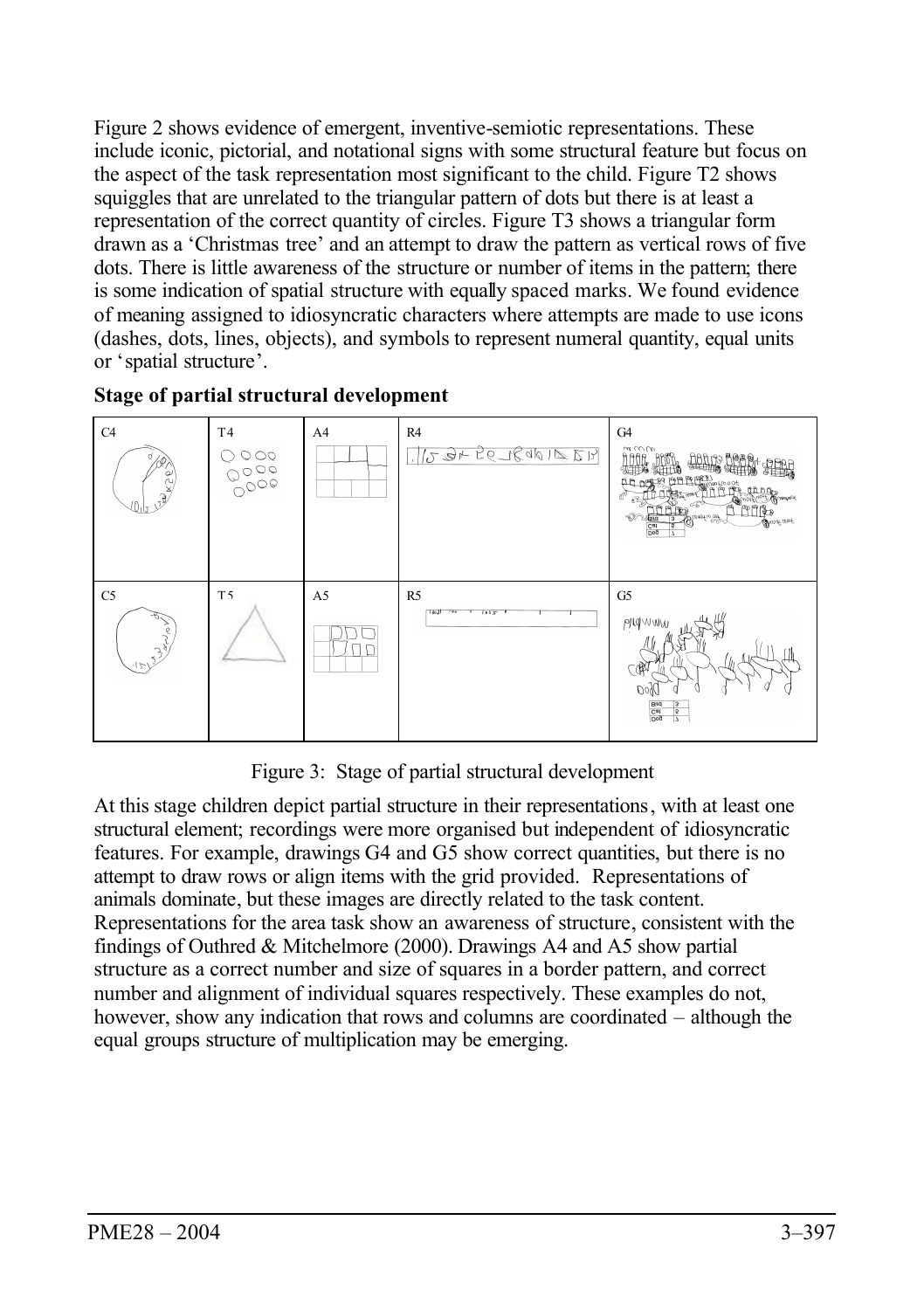### **Stage of structural development**



Figure 4: Stage of structural development

Responses showing well-developed features of mathematical and spatial structure are depicted in all the examples in Figure 4. These show clear evidence of an internal system that uses common elements of mathematical structure (e.g. the use of equal sized units in the clock face, area and ruler examples; the integration of spatial and numerical pattern in the triangular pattern task; and one-to-one matching and horizontal alignment in the graphs task). In the ruler task, structural features such as equal-size units were often symbolised as centimetres with subdivision, indicating conceptual understanding of linear measurement prior to formal instruction (Bragg & Outhred, 2000; Nuhrenborger, 2002).

The above results show that children's responses to the tasks can be reliably coded for the presence of structural features to obtain a developmental sequence. We questioned whether this structural development is consistent across tasks.Responses to all 30 tasks were coded for all 103 children and the matrix examined for patterns. It was found that the children could be unambiguously sorted into four groups. In Group 1, 95% or more of their 30 responses fell in the pre-structural stage. In Group 2, 80% or more of the responses fell in the stage of emergent structural development, and in Group 3, 80% or more of the responses fell in the stage of partial structural development. In Group 4, 95% or more of the responses fell in the stage of structural development. These results indicate an astonishing consistency of structural representation across tasks.

Case studies of low achieving children indicated that the key difficulty was not necessarily the comprehension of tasks or their ability to draw or to count, but the child's lack of perception of structure. All the low achieving children in fact fell into Group 1. Conversely, the high achieving children all fell into Group 4 and readily expressed the mathematical structure in all or almost all of the tasks.

# **DISCUSSION**

This study has produced two extremely important findings: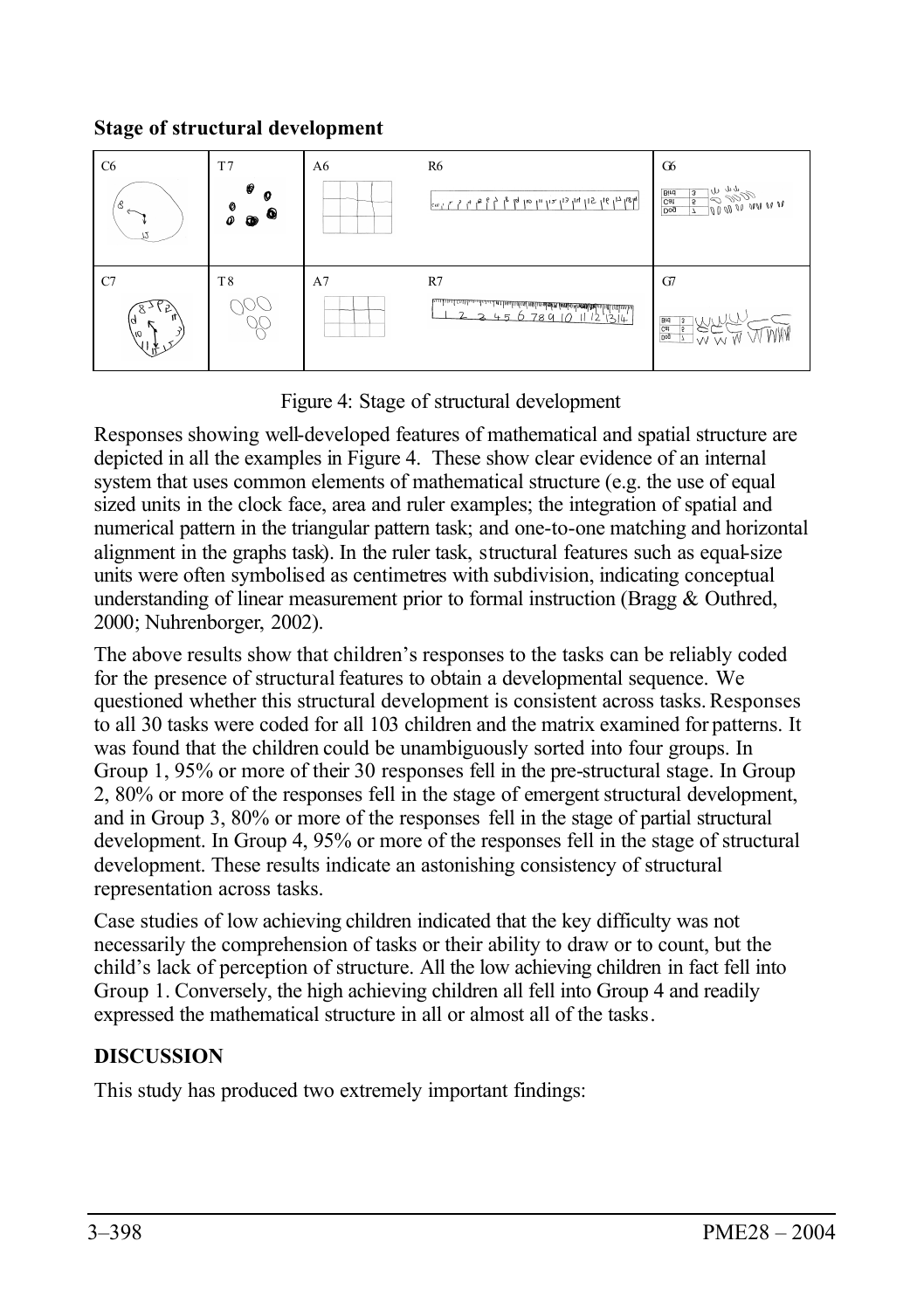- Young children's perception and representation of mathematical structure generalises across a wide variety of mathematical tasks.
- Early school mathematics achievement is strongly correlated with the child's development and perception of mathematical structure.

The first result supports what many have said about the importance of structure in mathematical understanding (Gray, Pitta  $\&$  Tall, 2000). This study, however, advances our understanding by showing that stages of structural development can be measured and described across a wide variety of tasks.

We must clearly ask why it is that some young children do not develop structure in their representations of critical mathematical concepts. Teaching young children to focus on structure in early mathematics may require professionals to pay more attention to children's representations and to help them focus more clearly on the mathematical structure inherent in the various situations encountered. In individual studies, a structural approach has already shown benefits in terms of children's understanding of length and area. Consistent application of a structural approach (e.g. assisting children to visualise and record simple spatial patterns accurately) could lead to much broader improvements in children's mathematical understanding. We plan to undertake longitudinal investigations (using multiple case studies) to track the structural development of low and high achieving children from school entry through to primary level. We aim to identify classroom influences that tend to promote or impede the development of structure in children's representations.

#### **References**

- Battista, M. T. (1999). Fifth graders' enumeration of cubes in 3D arrays: Conceptual progress in an inquiry-based classroom. *Journal for Research in Mathematics Education, 30*, 417- 449.
- Battista, M. T., Clements, D. H., Arnoff, J., Battista, K., & Borrow, C. (1998)*.* Students' spatial structuring of 2D arrays of squares. *Journal for Research in Mathematics Education, 29*, 503-532.
- Bragg, P. & Outhred, L. (2000). Students knowledge of length units: Do they know more than rules about rulers? In T. Nakahara & M. Koyama (Eds.), *Proceedings of the 24th Annual Conference of the International Group for the Psychology of Mathematics Education* (Vol.2, pp. 97-104). Hiroshima, Japan: Hiroshima University.
- DeWindt-King, A. & Goldin, G. (2001). A study of children's visual imagery in solving problems with fractions. In M. van den Heuvel-Panhuizen (Ed). *Proceedings of the 25th Annual Conference of the International Group for the Psychology of Mathematics Education* (Vol 2, pp.345-353). Utrecht, The Netherlands: Freudenthal Institute.
- Goldin, G.A. (2002) Connecting Understandings from Mathematics and Mathematics Education Research. In A. D. Cockburn & E. Nardi (Eds.), *Proceedings of the 26th Annual Conference of the International Group for the Psychology of Mathematics Education* (Vol. 1, pp. 161-166). Norwich, England: Program Committee.